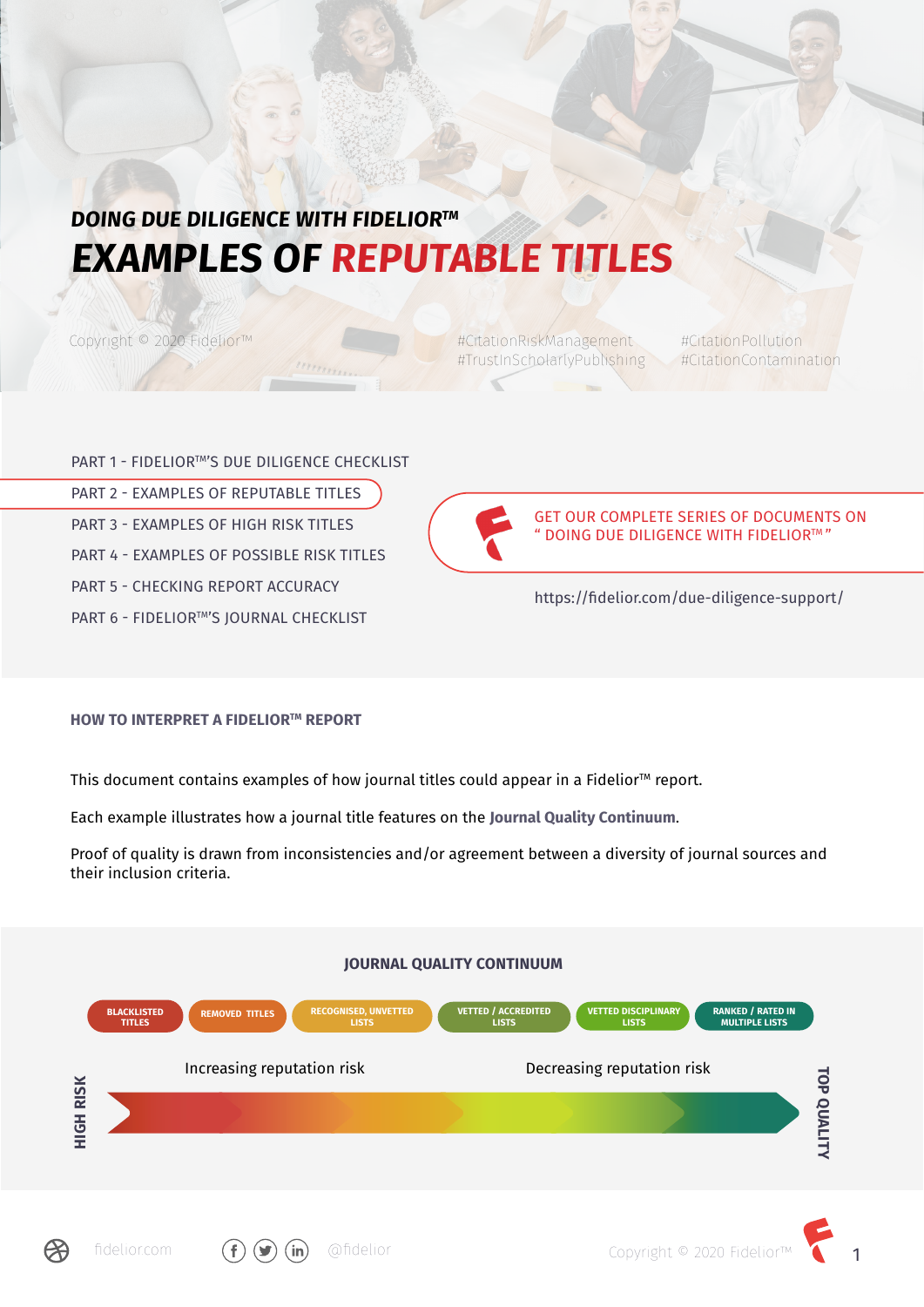**Green lists** categorise reputable journals titles vetted by organisations, countries, or discipline-specific bodies. When your Fidelior<sup>™</sup> report contains multiple green flags, it means that the journal titles are of:

- of reputable quality
- vetted and approve by list owners and organisations
- of no risk and do not require further due dilligence

**Orange lists** categorise any list of journal titles that are identified as possibly questionable, dubious, or pseudoscientific – typically journal titles that are incorporated in 'Journal blacklists'. It also includes uncategorised or re-categorised titles, and discontinued or removed titles, as indicated by the compilers of the various journal sources.

A title that appears on an orange list is, therefore, not necessarily 'predatory' or 'blacklisted' and is duly flagged for further consideration.

### **"COMMUNICATION QUARTERLY"**

| <b>VETTED / ACCREDITED LISTS</b>                                                                                                                                                                                                                                                                                                                                                       |                    |                     |                       | <b>VETTED DISCIPLINARY LISTS</b> |                                                                          |  |  |
|----------------------------------------------------------------------------------------------------------------------------------------------------------------------------------------------------------------------------------------------------------------------------------------------------------------------------------------------------------------------------------------|--------------------|---------------------|-----------------------|----------------------------------|--------------------------------------------------------------------------|--|--|
|                                                                                                                                                                                                                                                                                                                                                                                        |                    |                     |                       |                                  |                                                                          |  |  |
| Reference 7: Communication Quarterly   (1 Occurrence)                                                                                                                                                                                                                                                                                                                                  |                    |                     |                       |                                  |                                                                          |  |  |
| room: Designing support for beginning teachers. San Francisco: WestEd. Teven, J.J. & Hanson,<br>T.L. 2004. The impact of teacher immediacy and perceived caring on teacher competence and<br>trustworthiness. Communication Quarterly, 52(1): 39-53. https://doi.<br>org/10.1080/01463370409370177 117 2021 39(4): 117-117<br>http://dx.doi.org/10.18820/2519593X/pie.v39.i4.8 Reddy & |                    |                     |                       |                                  |                                                                          |  |  |
| Title                                                                                                                                                                                                                                                                                                                                                                                  | List Name          | List Date           | Inclusion<br>Period   | Comments                         | <b>ISSN</b>                                                              |  |  |
| Communication<br>Quarterly                                                                                                                                                                                                                                                                                                                                                             | NORW-NSD-L0-<br>L1 |                     | 2021/05/01 2021/01/01 |                                  | Print: 0146-3373<br>Online: 1746-4102<br>Link:<br><b>Web: Click Here</b> |  |  |
| Communication<br>Quarterly                                                                                                                                                                                                                                                                                                                                                             | <b>ERA</b>         | $2018 -$<br>2019    |                       |                                  | Print: 0146-3373<br>Online: 1746-4102<br>Link:                           |  |  |
| Communication<br>Quarterly                                                                                                                                                                                                                                                                                                                                                             | <b>SCOPUS</b>      | 2021/06/04 ongoing, | 2010-<br>1976-1995    |                                  | Print: 0146-3373<br>Online:<br>Link:                                     |  |  |
| Communication<br>Quarterly                                                                                                                                                                                                                                                                                                                                                             | <b>BFI</b>         |                     | 2021/05/02 2021/05/01 |                                  | Print:<br>Online:<br>Link: 0146-3373                                     |  |  |
| Communication<br>quarterly                                                                                                                                                                                                                                                                                                                                                             | <b>PUBMED</b>      |                     | 2021/04/13 2021/04/01 |                                  | Print: 0146-3373<br>Online: 1746-4102<br>Link:                           |  |  |
| Communication<br>Quarterly                                                                                                                                                                                                                                                                                                                                                             | ERIH-PLUS          | 2021/04/21 2021     |                       |                                  | Print: 0146-3373<br>Online: 1746-4102<br>Link:                           |  |  |
| COMMUNICATION<br>QUARTERLY                                                                                                                                                                                                                                                                                                                                                             | WoS-ESCT           |                     | 2021/03/01 2021/03/01 |                                  | Print: 0146-3373<br>Online: 1746-4102<br>Link:                           |  |  |
| Communication<br>quarterly                                                                                                                                                                                                                                                                                                                                                             | VABB-SHW-<br>2018  | 2018/01/01          |                       | Isie                             | Print: 0146-3373<br>Online:<br>Link:                                     |  |  |

"Teven, J.J. & Hanson, T.L. 2004. The impact of teacher immediacy and perceived caring on teacher competence and trustworthiness. Communication Quarterly, 52(1): 39–53."





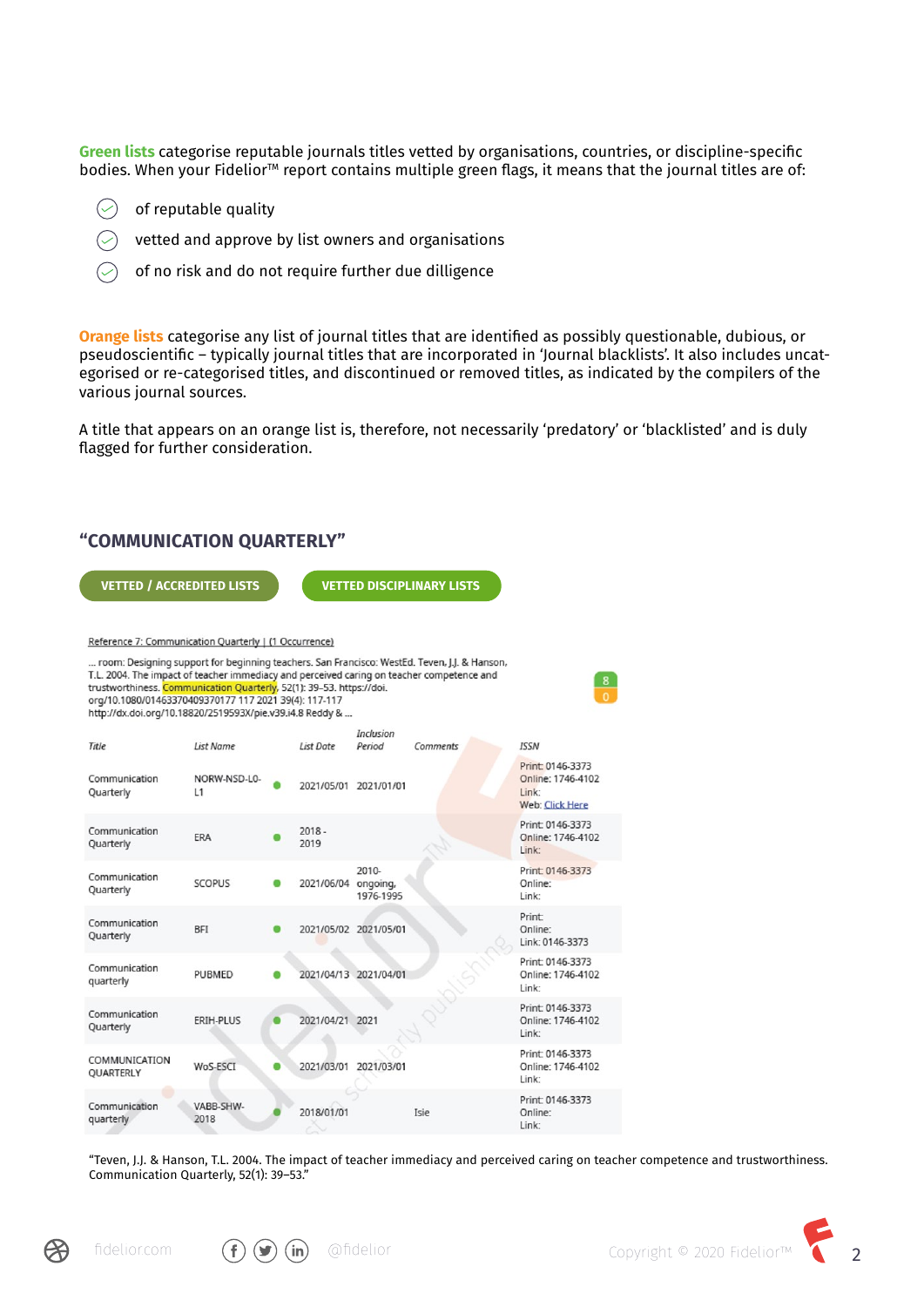This paper was published in 2004, fairly soon after the phenomenon of predatory publishing started surfacing in 2000. The title is included in a variety of green lists and there are no orange flags.

Trends have shown that reputable journal titles typically appear on multiple vetted, approved, and accredited lists. Therefore, one can use this journal confidently. The consensus among the diversity of journal sources can be seen as proof of reputable quality.

# **"BRITISH JOURNAL OF EDUCATIONAL TECHNOLOGY"**

**VETTED / ACCREDITED LISTS VETTED DISCIPLINARY LISTS RANKED / RATED IN MULTIPLE LISTS**

Reference 1: British Journal of Educational Technology | (1 Occurrence)

... essed: 25 October 2021]. Ng'ambi, D., Brown, C., Bozalek, V., Gachago, D. & Wood, D. 2016. Technology enhanced teaching and learning in South African higher education - A review of a 20-year journey. British Journal of Educational Technology, 47(5): 843-858. https://doi.org/10.1111/bjet.12485 Nokwali, M.P., Mammen, K.J. & Maphosa, C. 2015. How is technology education implemented ...

| Title                                                  | <b>List Name</b>   | <b>List Date</b> | <b>Inclusion</b><br>Period | Comments | <b>ISSN</b>                                                              |
|--------------------------------------------------------|--------------------|------------------|----------------------------|----------|--------------------------------------------------------------------------|
| British Journal of<br>Educational<br>Technology        | <b>BFI</b>         |                  | 2021/05/02 2021/05/01      |          | Print <sup>-</sup><br>Online:<br>Link: 0007-1013                         |
| British Journal of<br>Educational<br>Technology        | ABDC               | 2019/12/01 2019  |                            |          | Print: 0007-1013<br>Online: 1467-8535<br>Link:                           |
| British Journal of<br>Educational<br>Technology        | WoS-SSCT           | 2021/03/01       | 2021/03/01                 |          | Print: 0007-1013<br>Online: 1467-8535<br>Link:                           |
| British Journal of<br><b>Educational</b><br>Technology | VABB-SHW-<br>2018  | 2018/01/01       |                            | Isia     | Print: 0007-1013<br>Online:<br>Link:                                     |
| British Journal of<br>Educational<br>Technology        | ERA                | $2018 -$<br>2019 |                            |          | Print: 0007-1013<br>Online: 1467-8535<br>Link:                           |
| British Journal of<br>Educational<br>Technology        | NORW-NSD-L0-<br>L1 | 2021/05/01       | 2021/01/01                 |          | Print: 0007-1013<br>Online: 1467-8535<br>Link:<br><b>Web: Click Here</b> |
| British Journal of<br>Educational<br>Technology        | ERIH-PLUS          | 2021/04/21 2021  |                            |          | Print: 0007-1013<br>Online: 1467-8535<br>Link <sup>-</sup>               |
| British Journal of<br>Educational<br>Technology        | <b>SCOPUS</b>      | 2021/06/04       | 1970-<br>ongoing           |          | Print: 0007-1013<br>Online: 1467-8535<br>Link:                           |
| British Journal of<br>Educational<br>Technology        | <b>PUBMED</b>      |                  | 2021/04/13 2021/04/01      |          | Print: 0007-1013<br>Online:<br>Link:                                     |

"Ng'ambi, D., Brown, C., Bozalek, V., Gachago, D. & Wood, D. 2016. Technology enhanced teaching and learning in South African higher education – A review of a 20-year journey. British Journal of Educational Technology, 47(5): 843–858."





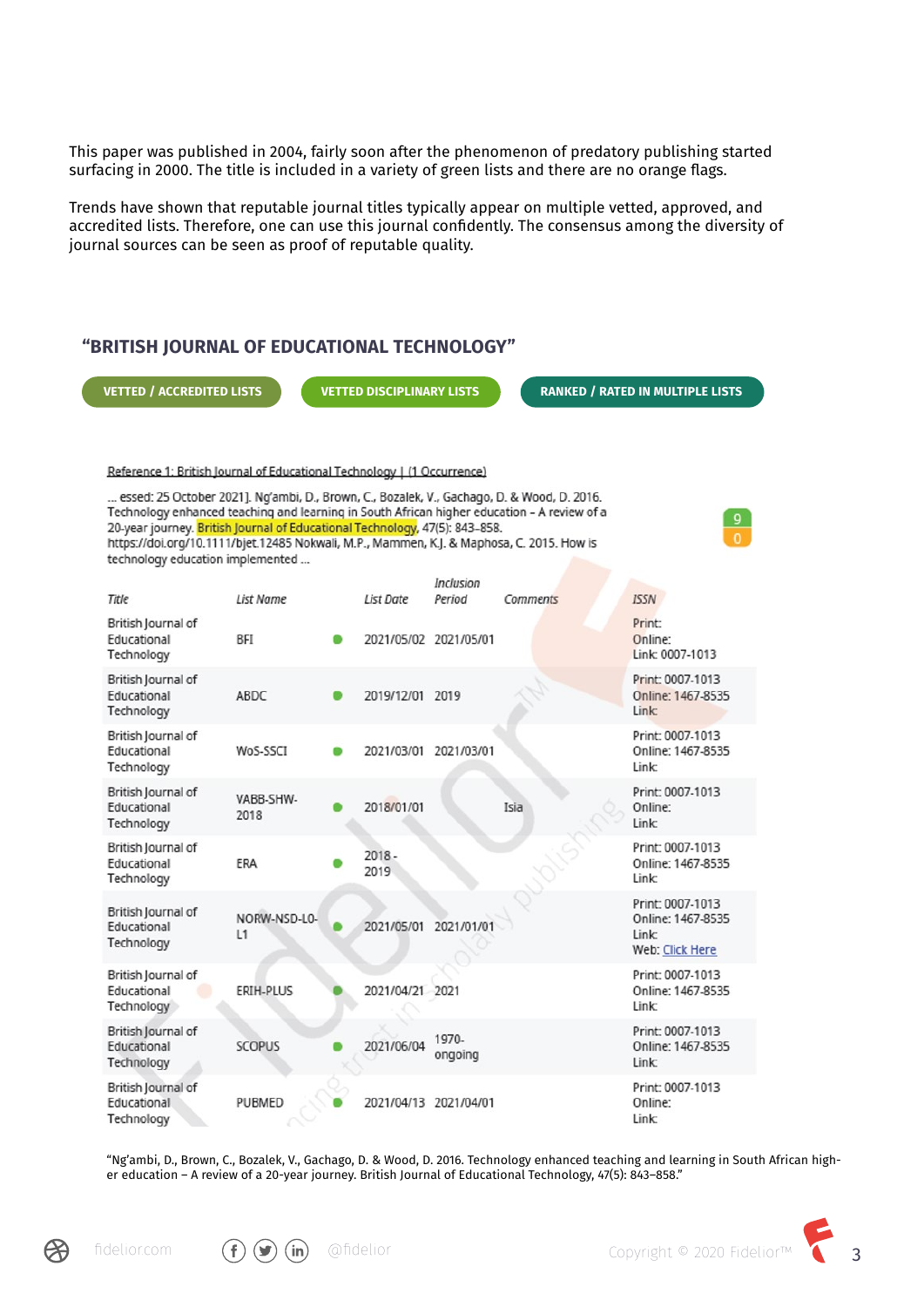This paper was published in 2016. The title is also included in 9 green lists including the ABDC list where it is rated as an A-level journal (see https://abdc.edu.au/research/abdc-journal-quality-list/). There are no orange flags.

Trends have shown that reputable journal titles typically appear on multiple vetted, approved, and accredited lists. Therefore, one can use this journal confidently. The consensus among the diversity of journal sources can be seen as proof of reputable quality.



"Skinner, B.F. 1985. Cognitive science and behaviourism. British Journal of Psychology, 76(3): 291–301"

This paper was published in 1985 long before the phenomenon of predatory publishing started surfacing in 2000. The title is also included in 14 green lists including the ABDC list where it is rated as an A-level journal (see https://abdc.edu.au/research/abdc-journal-quality-list/). There are no orange flags.







 $\text{f}$  [fidelior.com](https://fidelior.com/)  $\text{(f)}$   $\text{(ii)}$  @fidelior Copyright © 2020 Fidelior™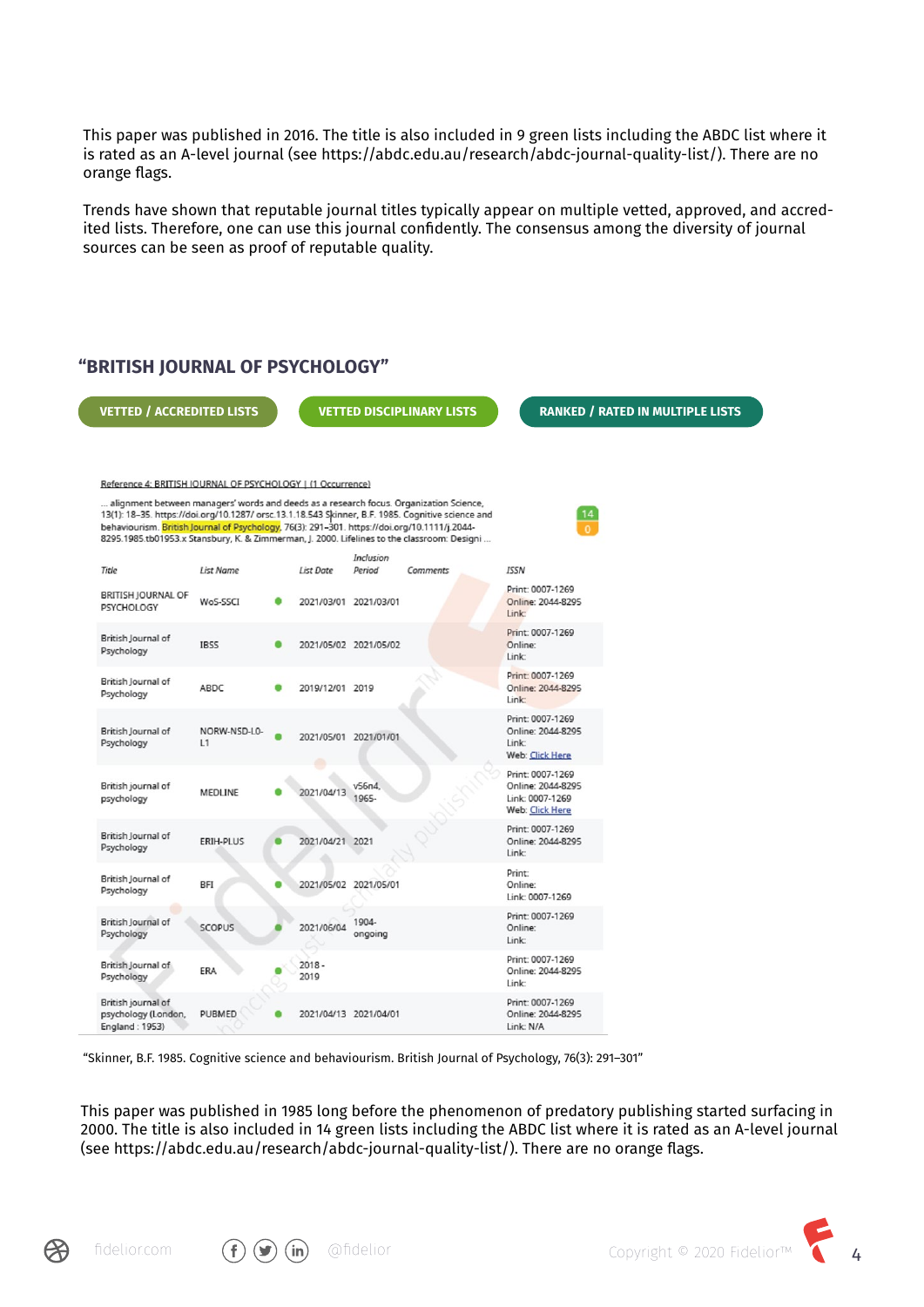Trends have shown that reputable journal titles typically appear on multiple vetted, approved, and accredited lists. Therefore, one can use this journal confidently. The consensus among the diversity of journal sources can be seen as proof of reputable quality.

#### **"INTERNATIONAL JOURNAL OF PHYTOREMEDIATION"**

**VETTED / ACCREDITED LISTS**

**VETTED DISCIPLINARY LISTS**

Reference 12: International Journal of Phytoremediation | (1 Occurrence)

... ent. Communications Monographs, 66(1): 90-103. https://doi. org/10.1080/03637759909376464 McCroskey, J.C., Valencic, K.M. & Richmond, V.P. 2004. Toward a general model of instructional communication. International Journal of Phytoremediation 52(3): 197-210. https://doi.org/10.1080/01463370409370192 McCroskey, J.C. & Young, T.J. 1981. Ethos and credibility: The construct and its ...

|                                              |                    |                       | Inclusion        |          |                                                                             |
|----------------------------------------------|--------------------|-----------------------|------------------|----------|-----------------------------------------------------------------------------|
| Title                                        | List Name          | <b>List Date</b>      | Period           | Comments | <b>ISSN</b>                                                                 |
| International Journal<br>of Phytoremediation | ERA                | $2018 -$<br>2019      |                  |          | Print: 1522-6514<br>Online: 1549-7879<br>Link:                              |
| International journal<br>of phytoremediation | <b>PUBMED</b>      | 2021/04/13 2021/04/01 |                  |          | Print: 1522-6514<br>Online: 1549-7879<br>Link:                              |
| International Journal<br>of Phytoremediation | <b>BFI</b>         | 2021/05/02 2021/05/01 |                  |          | Print:<br>Online:<br>Link: 1522-6514                                        |
| International journal<br>of phytoremediation | VABB-SHW-<br>2018  | 2018/01/01            |                  | Isib     | Print: 1522-6514<br>Online:<br>Link:                                        |
| International Journal<br>of Phytoremediation | <b>GEOREF</b>      | 2021/06/01            |                  |          | Print: 1522-6514<br>Online: 1549-7879<br>Link:<br><b>Web: Click Here</b>    |
| International Journal<br>of Phytoremediation | <b>SCOPUS</b>      | 2021/06/04            | 1999-<br>ongoing |          | Print: 1522-6514<br>Online: 1549-7879<br>Link:                              |
| International journal<br>of phytoremediation | <b>MEDLINE</b>     | 2021/04/13 v5n1,2003- |                  |          | Print: 1522-6514<br>Online: 1549-7879<br>Link: 1522-6514<br>Web: Click Here |
| International journal<br>of phytoremediation | NORW-NSD-L0-<br>L1 | 2021/05/01            | 2021/01/01       |          | Print: 1522-6514<br>Online: 1549-7879<br>Link:<br>Web: Click Here           |

"McCroskey, J.C., Valencic, K.M. & Richmond, V.P. 2004. Toward a general model of instructional communication. International Journal of Phytoremediation, 52(3): 197–210"